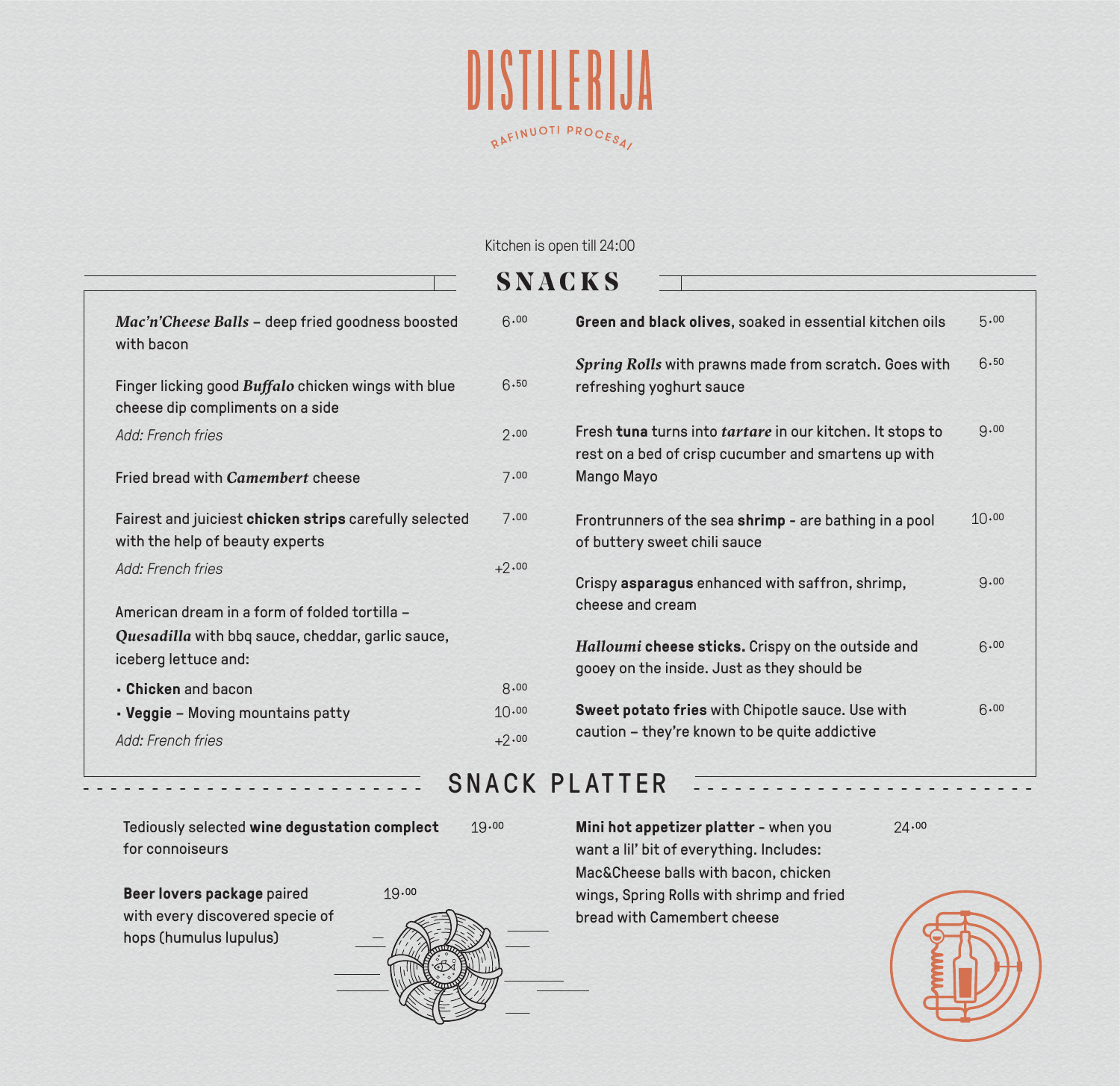|           | SOUPS                                                                                                                         |      |                       |
|-----------|-------------------------------------------------------------------------------------------------------------------------------|------|-----------------------|
| $\bullet$ | Last minute deal for a trip to Thailand - spicy Tom Yum soup<br>with chicken, shrimp, mussels, and coconut milk               | 9.00 | $\mathcal{C}$         |
|           | Spicy and nourishing meat soup to wash away the sins<br>of yesterday                                                          | 8.00 |                       |
| $\bullet$ | TILO.<br>A cool, pink culinary masterpiece. Cold, refreshing and<br>slightly sour -Distillery's cold beetroot soup            | 5.00 |                       |
|           | <b>SALADS</b>                                                                                                                 |      |                       |
|           | Salad with fried goat cheese. Fruits and nuts will surely remind you of summer                                                |      | 10.00                 |
|           | Salad mix drizzled with honey - mustard sauce. Once at the finish line, choose<br>between: chicken I tung tataki I beef steak |      | 8.00<br>9.00<br>10.00 |

**BURGERS**

÷.  $\overline{a}$ 

Timeless classic house burger withjucy 11.00 beef, bbq sauce, cheddar, vegetables and garlic sauce. Comes with a side of fries

A burger that suites its name **"All inclusive"**. With an egg, nduja sausage, bbq sauce, vegetables and cheddar. Comes with a side of fries



11.00

Guilt free burger with **plant based patty from** *Moving Mountains*. The ox stays healthy and the wolf is full. Comes with a side of fries 11.00

A burger with *Buffalo* **chicken** wrapped in crispy blankets. With vegetables and a combo of garlic and mild cheese sauces. Comes with a side of fries 11.00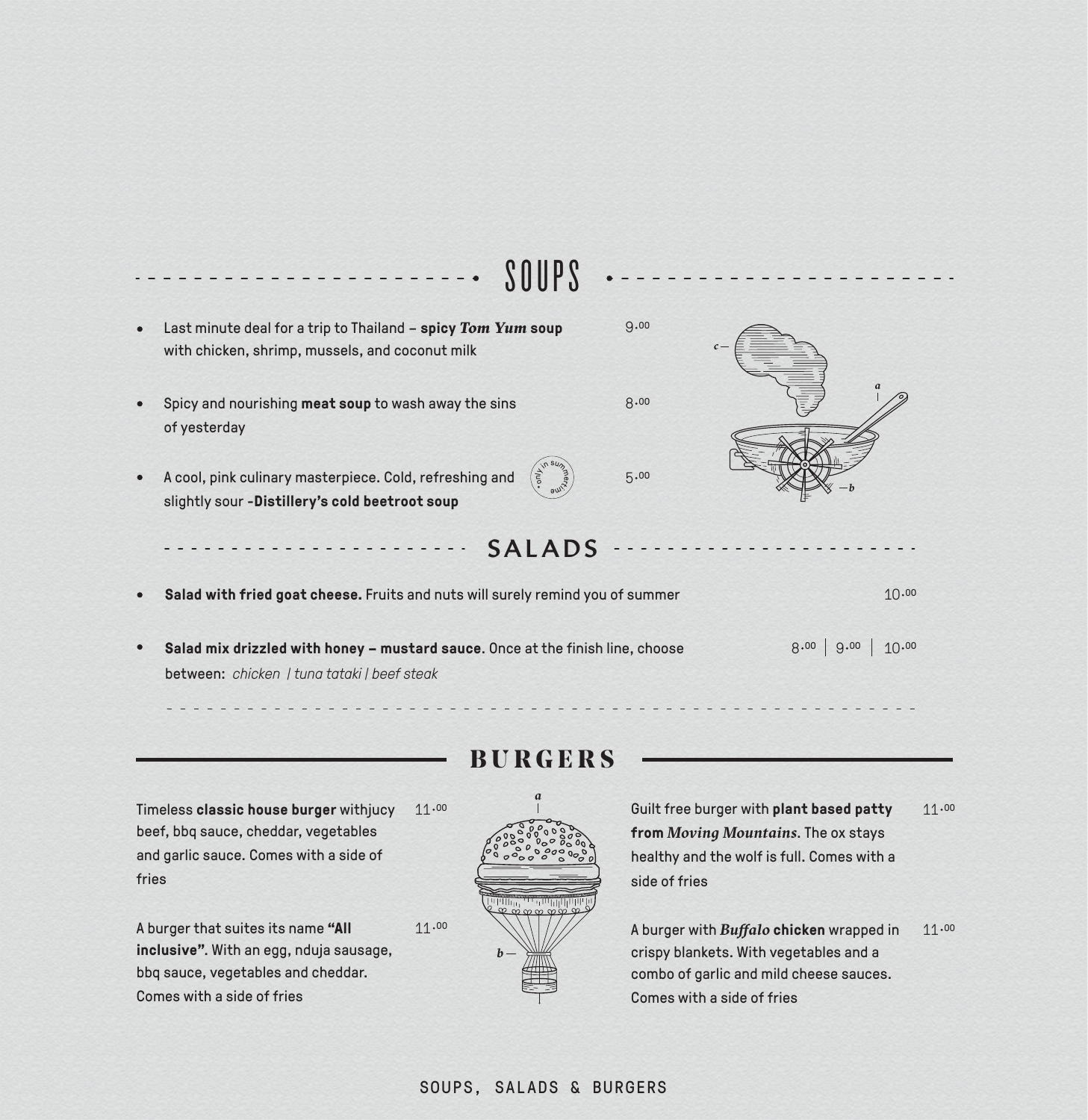## **HEARTY MAIN DISHES**

Aged **beef steak** with *grill* asparagus, corn, radish and baby potatoes. Pepper sauce comes as a keynote 19.00

**Tuna steak** kissed by searing flames. With *grill* vegetables – asparagus, corn, radish, and baby potatoes on a side 18.00

Sticky **pork ribs** served with deep fried potato wedges and *Coleslaw* salad 13 0O

*The Vienna Schnitzel* – the realest tenderized and thinned veal served with potato mash and *coleslaw*

| Exceptionally pampered chicken steak with grilled<br>asparagus, corn, radish, and baby potatoes on a side | 10.00 |
|-----------------------------------------------------------------------------------------------------------|-------|
| Fish&Chips covered with homemade beer batter.<br>Accompanied by crispy fries and tartar sauce             | 10.00 |
| Ciao Bella! – whispers Tortellini with cheese and<br>truffles from the middle of the plate                | 11.00 |



12 0O

Heart and taste bud touching **Prosecco jelly** crowned with homemade cream crown and passion fruit

*Fondant au chocolat* or chocolate lava cake. An explosion of taste right onto your plate. Served with ice-cream that's guaranteed to finish you off

\*For

For all information

 $6.00 - 6.50$ 

The coldest dessert there is – *ice cream*, topped with roasted nuts and berry sauce

 $-5.00$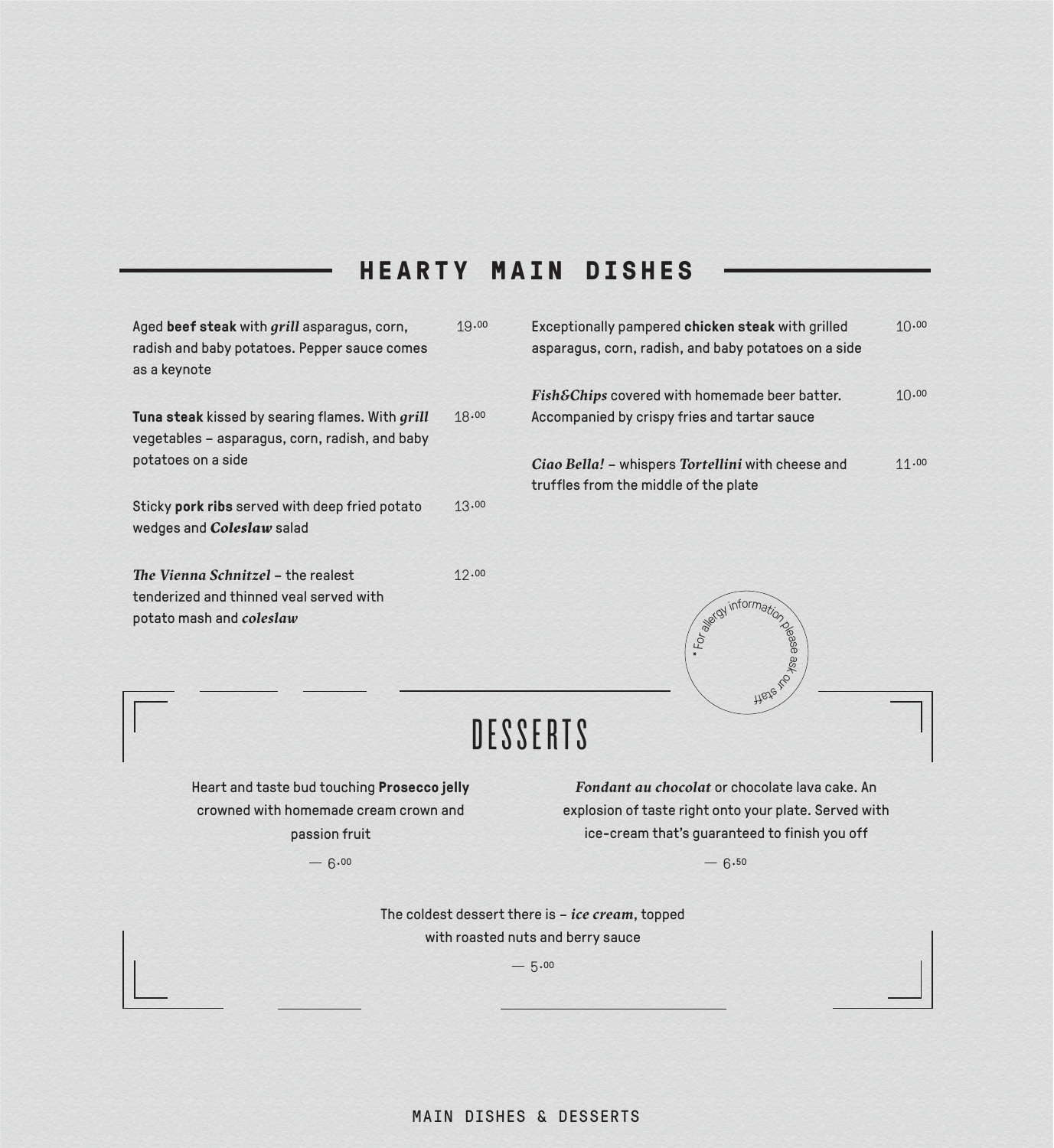# **WHISKEYS**

## **IRISH WHISKEY** *Scotch whisky* USA WHISKY

| <b>Tullamore Dew</b>       | 5.00 |
|----------------------------|------|
| <b>Tullamore Dew XO</b>    | 5.00 |
| <b>Tullamore Dew 12 YO</b> | 6.50 |
| Jameson                    | 5.50 |

| Grant's                       | 5.00  |
|-------------------------------|-------|
| <b>Grant's Select Reserve</b> | 6.00  |
| Grant's 18 YO                 | 12.00 |
| <b>Monkey Shoulder</b>        | 5.50  |
| Monkey Shoulder Smokey Monkey | 6.00  |

| Jack Daniel's                                                   | 5.50  |
|-----------------------------------------------------------------|-------|
| Gentleman Jack                                                  | 6.00  |
| Jack Daniel's Single Barrel                                     | 7.50  |
| Jack Daniel's No.27 Gold                                        | 10.00 |
| Woodford Reserve Kentucky<br>Straight Bourbon                   | 6.50  |
| <b>Woodford Reserve Kentucky</b><br><b>Straight Rye Whiskey</b> | 7.00  |
| Jim Beam Double Oak                                             | 7.00  |
| Maker's Mark                                                    | 7.00  |
|                                                                 |       |

| Glenfiddich 12 YO                  | 7.50  |
|------------------------------------|-------|
| Glenfiddich 15 YO                  | 9.00  |
| <b>Glenfiddich Fire &amp; Cane</b> | 9.50  |
| Glenfiddich Project XX             | 10.00 |
| Glenfiddich IPA                    | 10.00 |
| Glenfiddich 18 YO                  | 12.00 |
| Glenfiddich 21 YO                  | 20.00 |
| Glenfiddich Grand Cru              | 28.00 |
| Glenfiddich 26 YO                  | 40.00 |
| Ardbeg 10 YO                       | 8.00  |
| BenRiach 10 YO                     | 8.00  |
| Caol IIa 12 YO                     | 8.00  |
| Dalmore 12 YO                      | 8.00  |
| Dalmore 15 YO                      | 10.00 |
| Dalmore 18 YO                      | 15.00 |
| Dalmore Cigar Malt Reserve         | 12.00 |

**SINGLE MALT**

| Dalmore King Alexander III    | 20.00 |
|-------------------------------|-------|
| Dalwhinnie 15 YO              | 8.00  |
| GlenDronach 12 YO             | 8.00  |
| Glenmorangie 10 YO            | 8.00  |
| Glenkinchie 12 YO             | 8.00  |
| Glen Scotia 15YO              | 8.00  |
| Highland Park 10 YO           | 8.00  |
| Highland Park 12 YO           | 9.00  |
| Laphroaig 10 YO               | 8.00  |
| <b>Oban 14 YO</b>             | 8.00  |
| Talisker 10 YO                | 8.00  |
| Tullamore Dew 14 YO           | 8.00  |
| Tullamore Dew 18 YO           | 15.00 |
| Balvenie Doublewood 12 YO     | 9.00  |
| Balvenie Carribean Cask 14 YO | 14.00 |
| Bruichladdich Classic Laddie  | 9.00  |
|                               |       |

| <b>Bruichladdich Port Charlote</b> | Q.00   |
|------------------------------------|--------|
| <b>Bruichladdich Octomore</b>      | 16.00  |
| Macallan 12 YO                     | 11.00  |
| Macallan 18 YO                     | 35.00  |
| Macallan 25 YO                     | 150.00 |
| Lagavulin 16 YO                    | 12.00  |



#### WHISKEYS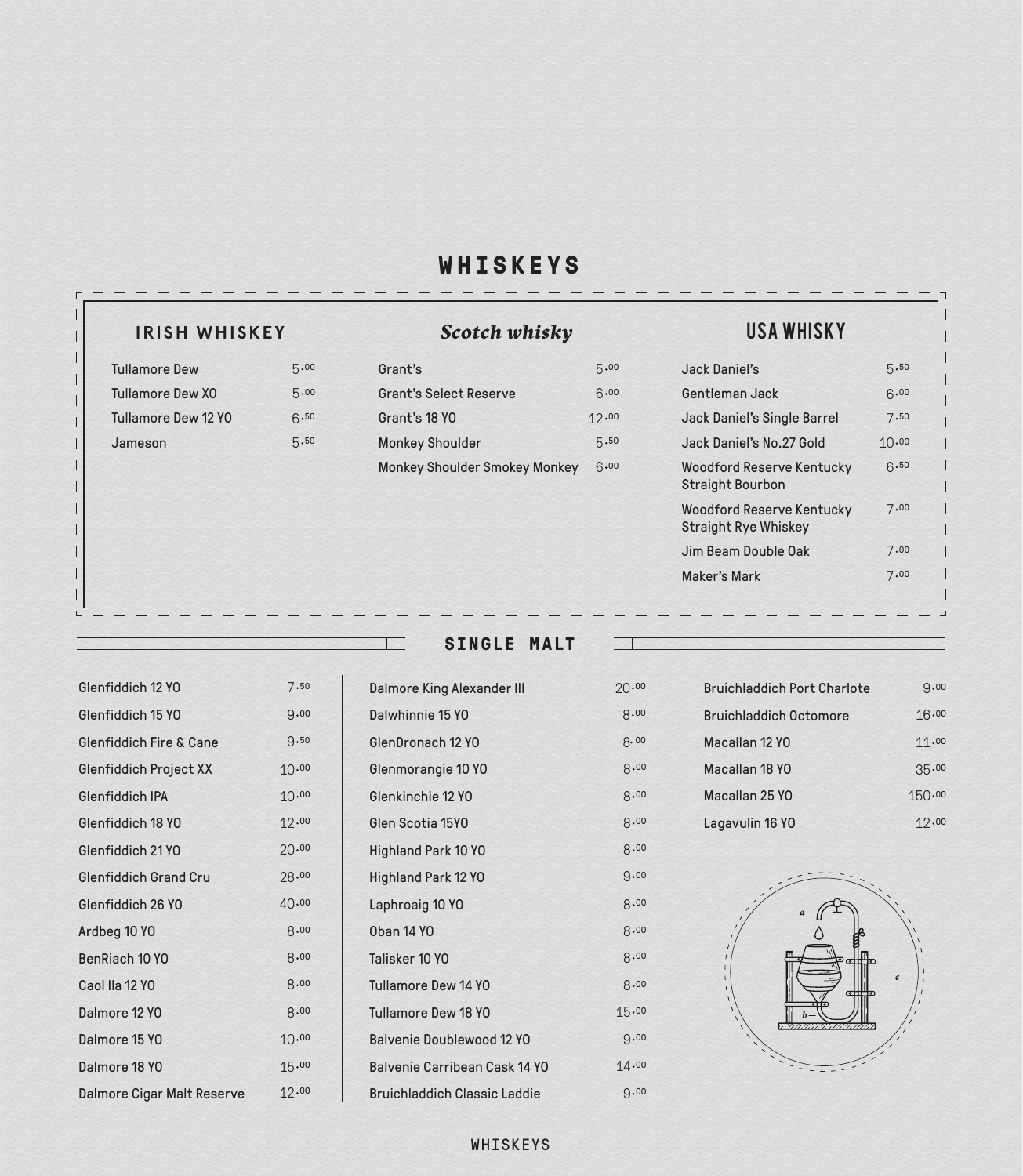| Bacardi Carta Blanca             | 4.50  |
|----------------------------------|-------|
| Bacardi Carta Negra              | 4.50  |
| Bacardi Carta Oro                | 4.50  |
| <b>Bacardi Spiced</b>            | 4.50  |
| Bacard 4YO                       | 5.00  |
| Bacardi 8 YO                     | 7.00  |
| Cachaca do Brazil Samba          | 4.50  |
| <b>Bayou White</b>               | 5.00  |
| <b>Bayou Spiced</b>              | 5.00  |
| <b>Bayou Select</b>              | 5.00  |
| Sailor Jerry                     | 5.00  |
| <b>Bumbu</b>                     | 6.00  |
| Bumbu X <sub>0</sub>             | 8.00  |
| Don Papa                         | 7.00  |
| Brugal 1888                      | 10.00 |
| Zacapa Gran Reserva 23 YO Solera | 10.00 |

| <b>VODKA</b>               |              |
|----------------------------|--------------|
| Finlandia                  | 4.50         |
| Finlandia Blackcurrant     | $\Delta$ .50 |
| <b>Finlandia Cranberry</b> | 4.50         |
| Finlandia Grapefruit       | 4.50         |
| <b>Finlandia Lime</b>      | 4.50         |
| Stoli Vanil                | $\Delta$ .50 |
| <b>Grey Goose Original</b> | 6.50         |
| <b>Belvedere</b>           | 7.00         |
| Ciroc                      | 7.00         |
| elit™ by Stolichnaya®      | 7.00         |

| <b>BRANDY</b>                        |       |
|--------------------------------------|-------|
| Torres <sub>15</sub>                 | 5.00  |
| Saint Remy VSOP                      | 5.50  |
| Metaxa 12*                           | 7.50  |
| Cognac                               |       |
| <b>Courvoisier VS</b>                | 6.50  |
| <b>Courvoisier VSOP</b>              | 8.00  |
| Courvoisier XO                       | 25.00 |
| <b>Remy Martin VSOP</b>              | 10.00 |
| <b>Remy Martin Accord Royal</b>      | 12.00 |
| Remy Martin XO                       | 30.00 |
| CALVADOS                             |       |
| <b>Calvados Boulard Grand Solage</b> | 6.50  |

Calvados Boulard Grand Solage

| TEQUILA                          |         |
|----------------------------------|---------|
| Rooster Rojo Blanco              | 5.00    |
| Rooster Rojo Reposado            | 5.00    |
| Rooster Rojo Pineapple           | 5.00    |
| Rooster Rojo Anejo               | 5.50    |
| Cazcabel Blanco                  | 6.00    |
| Cazcabel Reposado                | 6.00    |
| <b>Patron Silver</b>             | 8.00    |
| Patron Reposado                  | 8.50    |
| Patron Anejo                     | 9.00    |
| <b>KAH Blanco</b>                | 8.50    |
| <b>KAH Reposado</b>              | 9.00    |
| <b>KAH Anejo</b>                 | 9.50    |
| Cenote Cristalino                | 10.00   |
| Don Julio 1942                   | 25.00   |
|                                  |         |
| <b>+ SANGRITA +</b>              | $+1.00$ |
| Mezcal                           |         |
| Se Busca Reposado                | 6.50    |
| Marcanegra                       | 8.00    |
| Gin                              |         |
| <b>Bombay Sapphire</b>           | 4.50    |
| <b>Star of Bombay</b>            | 7.00    |
| Broker's                         | 5.00    |
| <b>Broker's Pink Gin</b>         | 5.00    |
| <b>Crafter's Aromatic Flower</b> | 5.00    |
| Cross Keys                       | 5.00    |
| Tanqueray                        | 5.00    |
| Tanqueray Flor de Sevilla        | 7.00    |
| <b>Tanqueray Rangpur</b>         | 7.00    |
| <b>Tanqueray Ten</b>             | 7.00    |
| Wenneker Eldeflower              | 5.00    |
| <b>Brockmans</b>                 | 5.50    |
| Aviation                         | 7.00    |
| <b>Bolls Genever</b>             | 6.00    |
| <b>The Botanist</b>              | 6.00    |
| <b>Bulldog</b>                   | 6.00    |
| <b>Gin Mare</b>                  | 6.00    |
| Hendrick's                       | 6.00    |
| Sipsmith                         | 6.00    |
| Nikka Coffey Gin                 | 7.00    |
| Monkey 47                        | 8.00    |
| Koskue                           | 9.00    |
| Cooperhead                       | 10.00   |
|                                  |         |

| <b>LIQUER</b>                    |              |
|----------------------------------|--------------|
| Bailey's                         | 4.50         |
| Cointreau                        | 4.50         |
| Jagermeister                     | 4.50         |
| Jagermeister Sharf               | 4.50         |
| Kahlua                           | 4.50         |
| Pallini Limoncello               | 4.50         |
| Passao                           | 4.50         |
| Amaretto Disaronno               | 5.00         |
| Chambord                         | 5.00         |
| Drambuie                         | 5.00         |
| Frangelico                       | 5.00         |
| Galliano                         | 5.00         |
| Jack Daniel's Honey              | 5.00         |
| Jack Daniel's Fire SERVE CHILLED | 5.00         |
| <b>Chartreuse Grun</b>           | 6.00         |
| Italicus                         | 6.00         |
| Patron XO Cafe                   | 6.00         |
| St. Germain                      | 6.00         |
|                                  |              |
| Bitter                           |              |
| Amaro di Angostura               | 4.50         |
| Aperol                           | 4.50         |
| Campari                          | 4.50         |
| <b>Fernet Branca</b>             | 4.50         |
| Martini Riserva Bitter           | 4.50         |
| Unicum                           | 4.50         |
| Amaro Montenegro                 | 5.00<br>5.00 |
| Cynar                            |              |
| Vermouth                         |              |
| <b>Lillet Blanc</b>              | 4.50         |
| Martini Riserva Speciale Ambrato | 4.50         |
| Martini Riserva Speciale Rubino  | 4.50         |
| Carpano Antica Formula           | 5.00         |
| <b>Noilly Prat Dry</b>           | 5.00         |
| <b>Suze</b>                      | 5.00         |
| <b>SAMBUCA</b>                   |              |
| Molinari Sambuca Extra           | 5.00         |
| <b>ABSINTH</b>                   |              |
| Xenta Absenta                    | 5.00         |
| <b>PASTIS</b>                    |              |
| Ricard                           | 5.00         |
| PISCO                            |              |
| <b>Torres Pisco Gobernador</b>   | 5.00         |
|                                  |              |

#### SPIRITS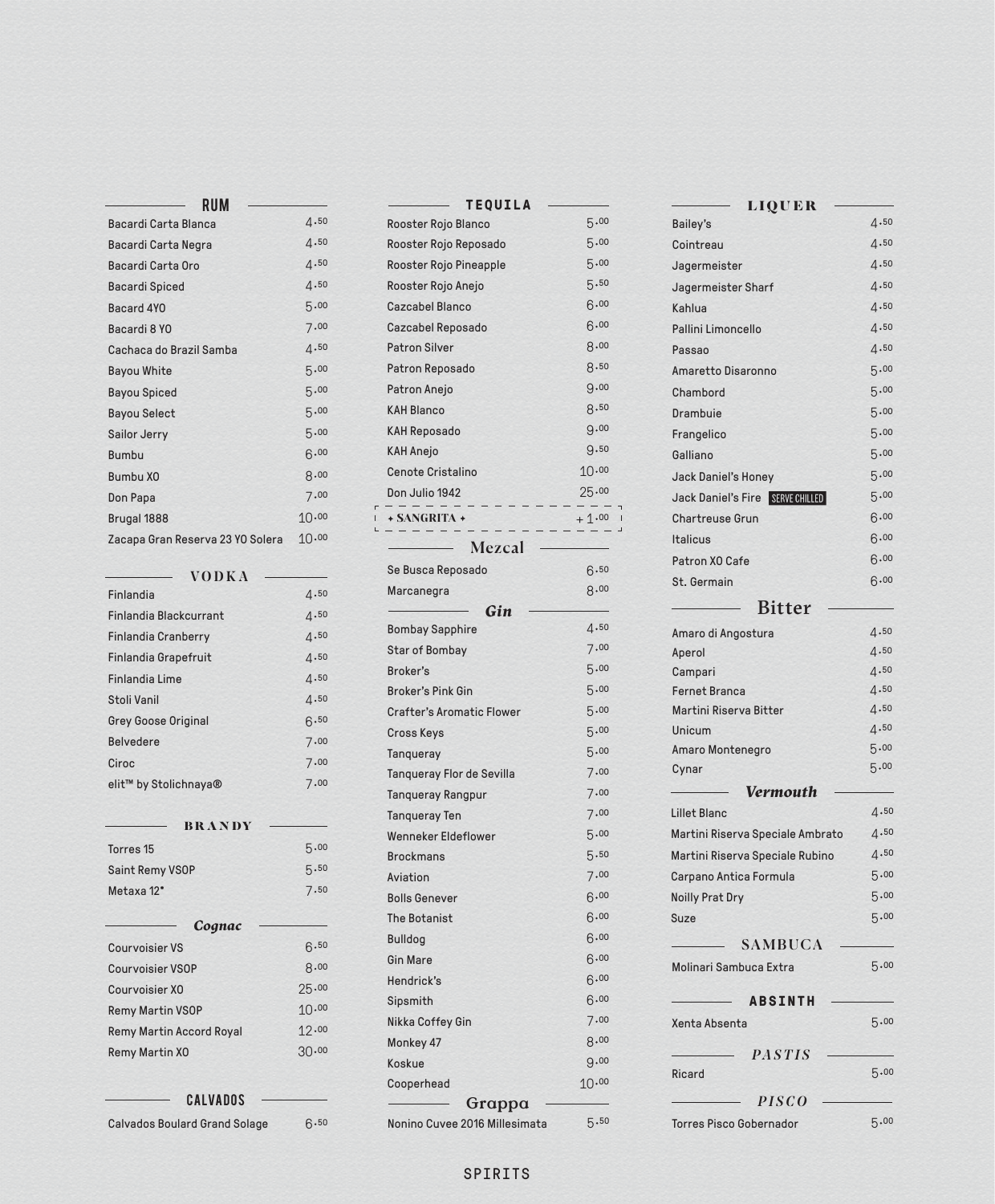| DISTILERIJA BEER • 400 ML                                                                                                                                        |                                                                  | <b>500 ML</b>                                                                                                   |              |
|------------------------------------------------------------------------------------------------------------------------------------------------------------------|------------------------------------------------------------------|-----------------------------------------------------------------------------------------------------------------|--------------|
| Distilerija No.1 Sakiškių Gin & Tonic IPA                                                                                                                        | 4.80                                                             | Carlsberg   5,0%   Denmark   Lager                                                                              | 3.90         |
| 5,1%   Lithuania   IPA                                                                                                                                           |                                                                  | Švyturio Ekstra   5,2%   Lithuania   Lager                                                                      | 3.90         |
|                                                                                                                                                                  |                                                                  | Amstel   5,0%   Netherlands   Lager                                                                             | 4.20         |
| RAUDONŲ PLYTŲ • 400 ML                                                                                                                                           |                                                                  | Brooklyn Lager   5,2%   USA   Lager                                                                             | 4.20         |
| Bocmano Ūsai   6,0%   Lithuania   American IPA                                                                                                                   | 3.90                                                             | Newcastle Brown Ale   4,7%   Netherlands   Brown Ale                                                            | 4.50         |
| Bėganti Kopa   4,5%   Lithuania   Witbier                                                                                                                        | 3.90                                                             | Krönenbourg Blanc   5,0%   France   Witbier                                                                     | 4.50         |
| Keturi vėjai   4,9%   Lithuania   Kölsch                                                                                                                         | 3.90                                                             | Stella Artois   5,2%   Belgium   Lager                                                                          | 4.50         |
|                                                                                                                                                                  |                                                                  | Guinness   4,2%   Ireland   Stout                                                                               | 4.80         |
|                                                                                                                                                                  |                                                                  | Hop House 13   5,0%   Ireland   Lager<br>$\Omega$                                                               | 4.80         |
| Genio alus   330 ml   Lithuania<br>We are here to help you choose your favourite beer style<br>Affligem Blonde   300 ml   6.8%   Belgium   Belgian Pale Ale 3.90 | <b>BOTTLED</b><br>$\circ$<br>nuo 3.90                            | $\circ$<br><b>BEER</b><br>Peroni   330 ml   4.7%   Italy   Lager<br>Desperados   330 ml   5.9%   France   Lager | 3.90<br>4.20 |
| Corona Extra   330 ml   4.6%   Mexico   Lager<br>Hoegaarden   330 ml   4.9%   Belgium   Witbier                                                                  | 3.90<br>3.90                                                     | Leffe Brune   330 ml   6.5%   Belgium   Belgian Dark Ale<br>Liefmans Kriek   330 ml   6.0%   Belgium   Lambic   | 4.20<br>5.00 |
|                                                                                                                                                                  | Draft cider                                                      |                                                                                                                 |              |
| $\circ$                                                                                                                                                          | Strongbow<br>500 ml   5,0%   Great Britain   Apple Cider<br>4.80 | $\circ$                                                                                                         | $\circ$      |
|                                                                                                                                                                  | <b>Bottled</b> cider                                             |                                                                                                                 |              |
| <b>Ecusson Brut</b><br>330 ml   5.0%   France   Natural French Cider                                                                                             | 4.50                                                             | Westons Old Rosie Cloudy Cider<br>500 ml   6.8%   Great Britain   Apple Cider                                   | 7.50         |
| <b>Ecusson Doux</b><br>330 ml   2.5%   France   Natural French Cider                                                                                             | 4.50                                                             | <b>Westons Vintage</b><br>500 ml   8.2%   Great Britain   Apple Cider                                           | 7.50         |
| <b>Ecusson Rose</b><br>330 ml   3.0%   France   Natural French Cider                                                                                             | 4.50                                                             | Manoir de Grandouet Cidre Pay's d'Auge Cuvee Reserve<br>750 ml   4.5%   France   Natural French Cider           | 18.00        |
| Grandval la Siderale                                                                                                                                             | 7.50                                                             |                                                                                                                 |              |

### **DRAFT BEER**

NON-ALCOHOLIC BEER / CIDER 3.90

Brooklyn Special Effects | *355 ml* | *0.4%* | *USA* | *Low Alcohol Beer*

*330 ml* | *7.5%* | *France* | *Hopped Apple Cider*

Carlsberg Non-alcoholic | *330 ml* | *0,5 %* | *Denmark* | 3 <sup>90</sup> *Low Alcohol Beer*

#### Kronenbourg Blanc Non-Alco | *330 ml* | *0,5 %* | *France* | *Low Alcohol Beer* Stowford Press Low Alcohol | *330 ml* | *0.5%* | *Great Britain* | *Low Alcohol Cider* 3.90  $3.90$

#### BEER & CIDER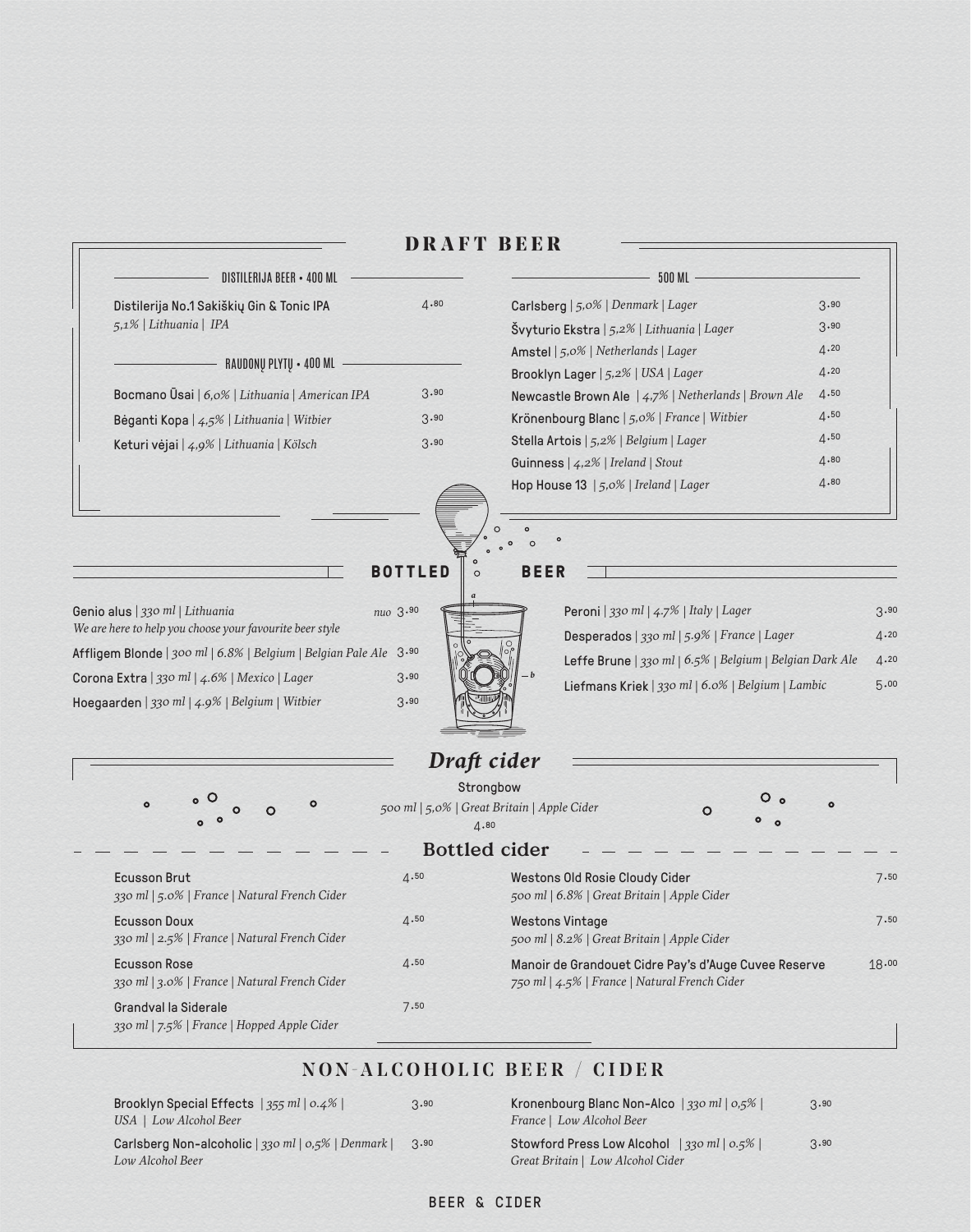# **Negroni** Sbagliato

A close relative to Negroni but not that cocky. **In the process:** *Campari*, *Martini Rubino, Gancia Prosecco*.

 $-9.00$   $-9.00$ 

# $\int_{\frac{4}{9}}^{\frac{4}{9}}$  Old-Fashioned

One of the oldest cocktails that doesn't get old. A classic taste with a slight twist by our institution. **In the process:** whiskey of choice, sugar, bitter, orange peel aroma and our own made saffron syrup.

– 10 0O – 10 0O WOODFORD'S RESERVE/ GENTELMEN'S JACK / MONKEY SHOULDER

GIN & TONIC Flower

A blossoming version of a Gin & Tonic. Goes perfect on bday's, especially if it's celebrated daily. **In the process:** *Crafter's Aromatic Flower* gin, Yuzu tonic.

 $-9.00$ 

# HAZELNUT

A handfull of nuts in a whiskey glass. Please see personnel for allergies. For taste - have no doubts. **In the process:** *Monkey Shoulder,* hazelnut liqueur, lemon juice, egg white.

# **COSMOPOLITAN**

Action: Sex and the city. Character: Madonna. Place of action: Distilerija. **In the process:** *elit™, Cointreau,* cranberry cordial.

# $\begin{array}{c}\n \text{APEROL} \\
= \text{spritz}\n \end{array}$

A cocktail with a woman's temper. The glass is "marinated" by scorching Canadian cedar wood. **In the process:** *Woodford Rye*, red vermouth, bitter.

SMOKED MANHATTAN

Luscious grapefruits kissed by the Corsican sun lure into chant *¡Viva la Revolución!* **In the process:** *Pampelle* aperitif, tonic, grapefruit.

PAMPELLE  $-$  TONIC -

An orangy jealousy especially for those who haven't tried this cocktail yet. Congratulations – meet your new FAVE. **In the process:** *Aperol, Gancia Prosecco*, Soda water.

 $-9.00$ 

# **SOUR** EXINZA

A romance of mexican chilli & Georgean coriander. A taste to last forever or till morning will part. **In the process:** *Rooster Reposado, Cointreau,* lemon juice, agave nectar, coriander, chilli.

 $-9.00$   $-9.00$ 



Reminds of a summer nights sky full of stars. And tastes so too. **In the process:** *Aviation Gin, Luxardo Maraschino, Bitter Truth Violet Liqueur*, lemon juice.



An aperitif cocktail that is fighting Jet-lag after a long transatlantic flight. Fighting it with some bitter rouge freshness and does it perfect! **In the process:** *Martini Bitter, Martini Rubino,* grapefruit tonic.

#### THE **TIPPERARY** COCKTAIL

 $-9.00$ The member of Manhattan family. That of strong character is best suited for the strong characters. **In the process:** *Tullamore Dew, Green Chartreause, Carpano Antica Formula,*  Sugar Syrup, Orange Bitters.

G & T **SEVILLA** 

Despite that sounds like a car brand - it's a Sevillian orange Gin & Tonic. **In the process:**  *Tanqueray Flor de Sevilla,* tonic water, spicy orange.

 $-10.00$ 

## **SOUR** Hibiscus

Flower bouquet in your cocktail glass. **In the Process:** *Bombay Sapphire*, hibiscus liqueur, lemon juice, egg white.



When you want something sour, sweet and refreshing in one. Hard to imagine? **In the Process:** *Grey Goose,* quince syrup, lemon juice, egg white.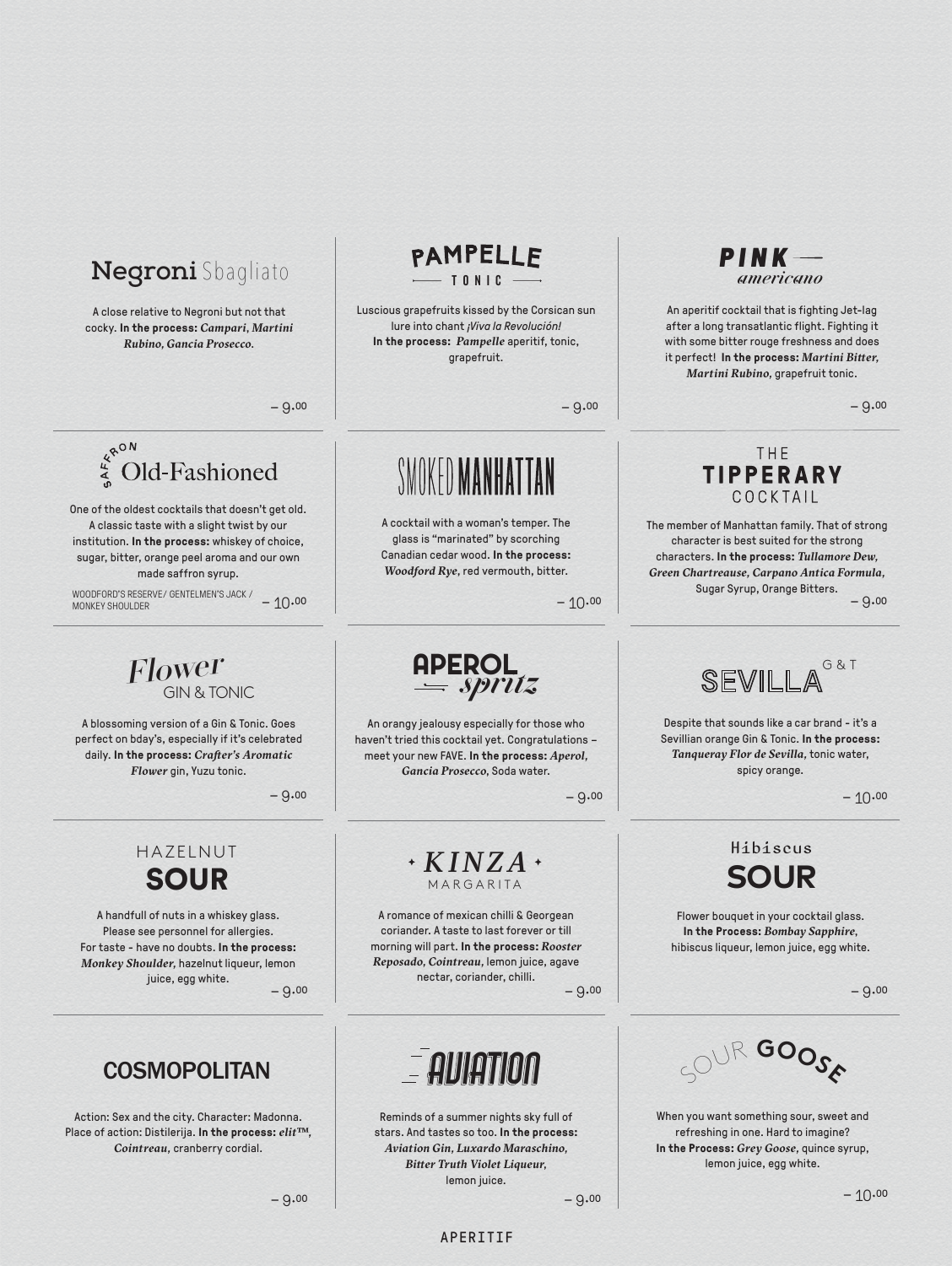$\frac{1}{N}$ 

71 – that's how many attempts it took to create this refined surprise with a subtle reminder. **In the process:** Hendrick's gin and more.

 $-10.00$ 

# **Blackberry** Cocktail

A roller coaster of flavour with blackberry and Gin. **In the process:** *Brockmans,* blackberry liqueur, blueberry puree, sugar syrup, lime cream.

# Piña Colada

Variation of a classic cocktail for the ladies. And gentlemen. **In the process:** *Oakheart*, fresh pineapple, coconut puree, lime, sugar.

An excellent example of the friendship between rum and fruit that will get you thinking about taking a day off tomorrow. **In the process:** three kinds of rum, apricot brandy, pineapple, orange and lime juice and home-made honey cake syrup.

 $-10.00$ 



Made to improve your overall condition at any time of the day. Consumption leads to sour thoughts and other refined outcomes. **In the process:** rum, *Maraschino liqueur*, lime and grapefruit juice.

## FALERNUM F COCKTAIL

 $-10.00$ Old Cuban rudely interrupted by Falernum liqueur. Voted favorite by pirates and millennials around the globe. **In the process**: *Bacardi 8, Bitter Truth Falernum,* Mint, Lime juice, Sugar syrup, *Gancia Prosecco*, Angostura Bitters.

Pornstar MARTINI

A cocktail for the evening superstar. Elegant, refreshing and fragrant. **In the process:** vanilla vodka, *Passoa* liqueur, passion fruit puree, vanilla syrup and a passion fruit half caramelized in brown sugar.

 $-10.00$  –  $10.00$ 

# STRAWBERRY

NEEDLES

Fruity acupuncture for your taste buds. **In the Process:** *Finlandia,* homemade strawberry puree*,* lime, *Red Bull Watermelon.*

 $-9.00$  – 9.00

# **Bloody Mary**

A carefully perfected taste at our lab that will wake your rationality. **In the process:** *Finlandia*, tomato juice, lime juice and a few other secret components.

 $-10.00$  – 9.00

 $-9.00$  – 9.00 A cocktail to turn that boring gloomy mood into a sweet and sour brightness. Age and gender are irrelevant for enjoyment. **In the process:** brandy, home-made cider syrup, lemon juice, egg white, muscat.

Strawberry **GIN & TONIC** 

Epic marriage of G&T cocktail with strawberries. **Newly-weds:** *Broker's Strawberry* and *Connoisseurs* tonic, **witnesses** - fresh strawberries, lemon zest.

 $-9.00$ 

# MOJITO

A classic Cuban masterpiece. **In the process:** *Bacardi*, lime juice, sparkling water and mint.

 $-9.00$ 

# **ESPRESSO** MARTINI

A nice pick-me-up cocktail that will make you fall in love at the first sip. **In the process:** *Finlandia*, coffee liqueur, *espresso* coffee and sugar.



A good imprompt choice that will bring about something wholly unexpected: a lingering taste of a relationship, a feel of a woman's honey-like tenderness and thoughts about how childish life is. **In the process:** *Jack Daniel's Honey*, mezcal, salted caramel syrup, lime juice

Passion LEMONADE

The first sip is like a jump in the pool when its +30. **In the process:** gin, sugar, passion fruit puree, *Red Bull Tropical.*